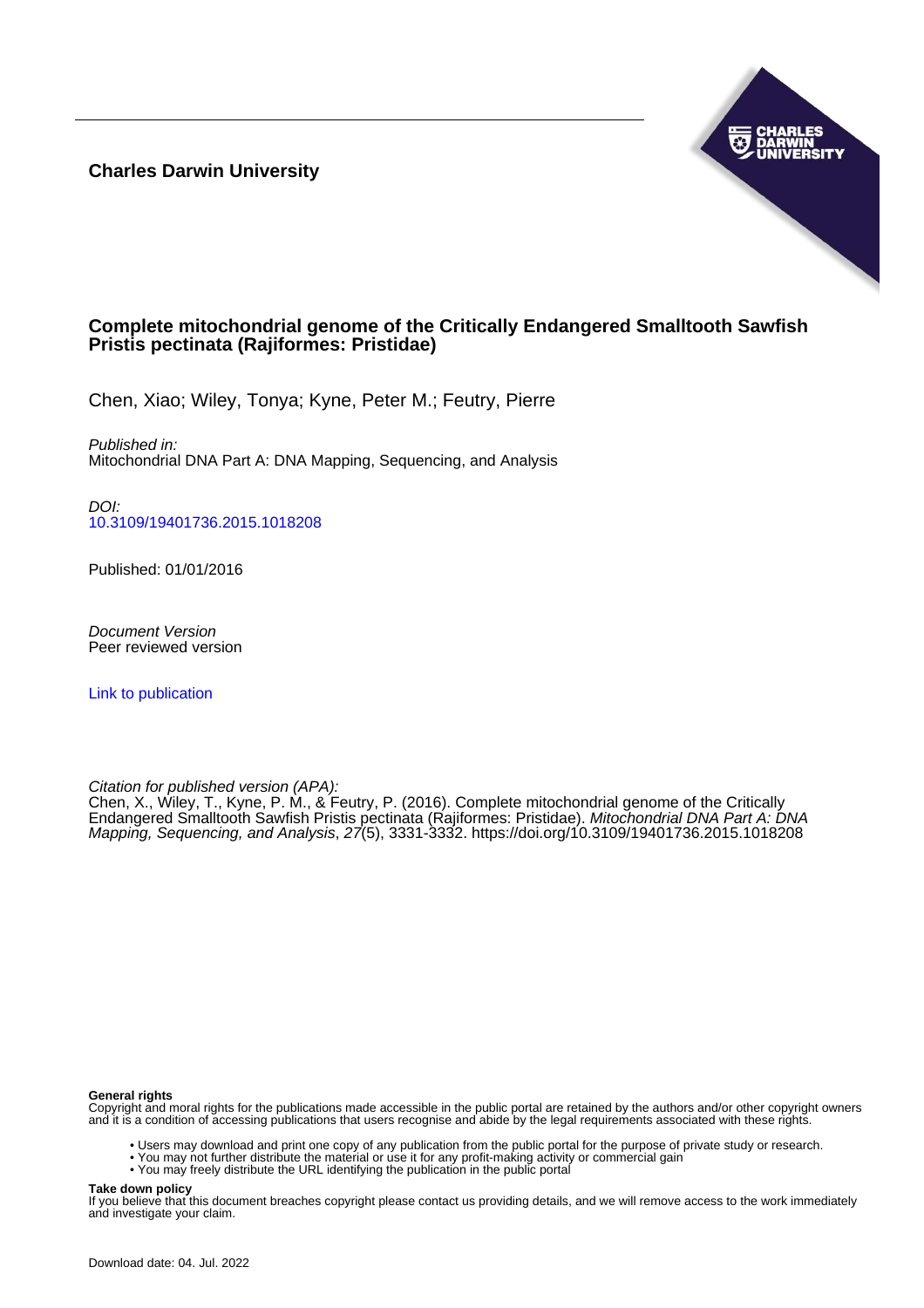# **Complete mitochondrial genome of the Critically Endangered Smalltooth Sawfish** *Pristis pectinata* **(Rajiformes: Pristidae)**

Xiao Chen<sup>1</sup>, Tonya Wiley-Lescher<sup>2</sup>, Peter M. Kyne<sup>3</sup>, and Pierre Feutry<sup>3</sup>

1 *Guangxi Key Lab for Mangrove Conservation and Utilization, Guangxi Mangrove Research Center, Beihai, PR China*

2 *Haven Worth Consulting, 2925 Terra Ceia Bay Boulevard #2502, Palmetto, Florida, USA*

3 *Research Institute for the Environment and Livelihoods, Charles Darwin University, Darwin, Northern Territory, Australia*

Correspondence: P. Feutry, Research Institute for the Environment and Livelihoods, Charles Darwin University, Darwin, Northern Territory 0909, Australia. Tel: +61 3 6232 5095. Fax: +61 3 6232 5000. E-mail: Pierre.Feutry@csiro.au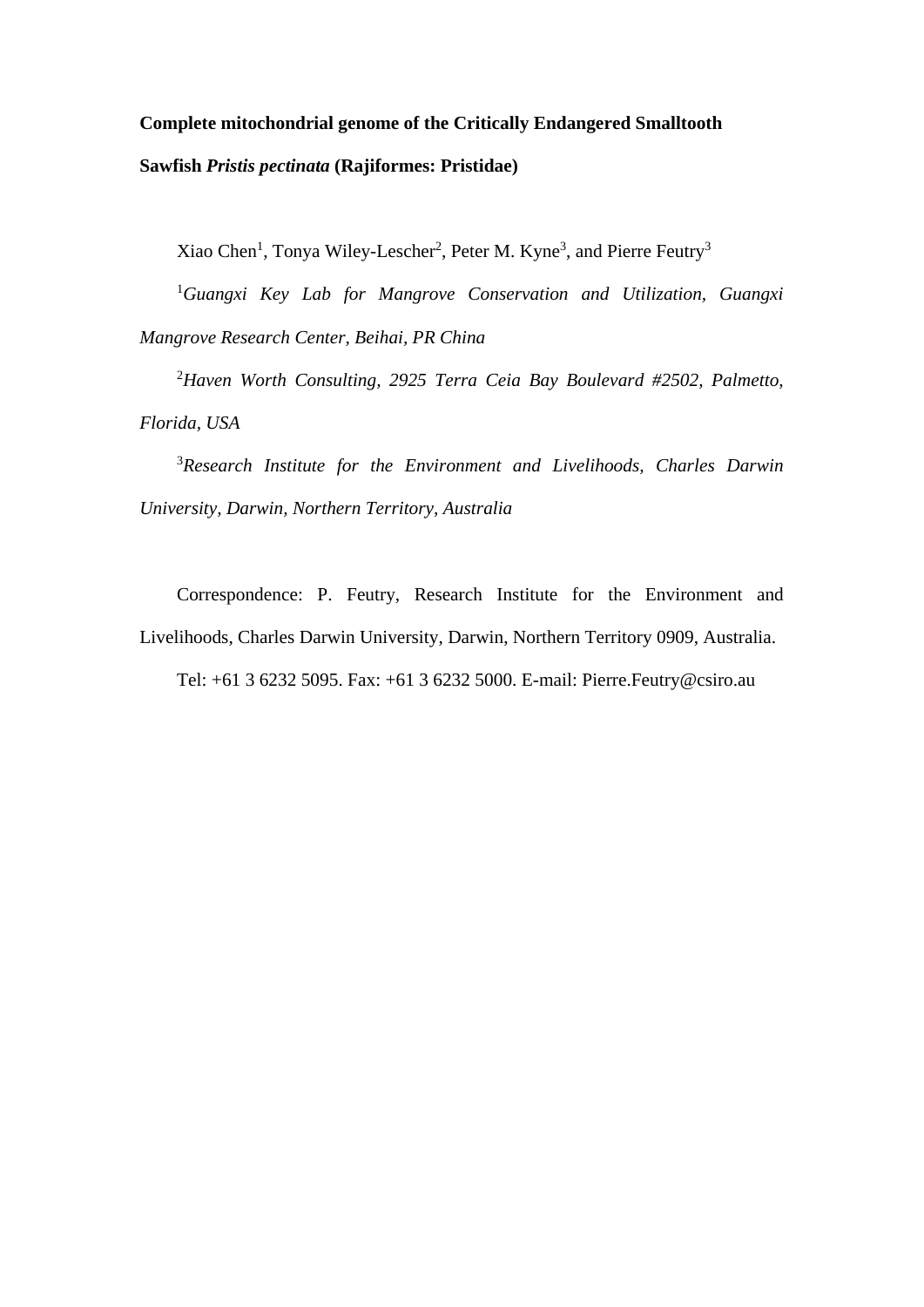#### **Abstract:**

In this study we describe the first complete mitochondrial sequence of the Critically Endangered Smalltooth Sawfish *Pristis pectinata*. It is 16, 802 bp in length and contains all 37 genes found in typical vertebrate mitogenomes. The nucleotide composition of the coding strand is 31.1% A, 26.0% C, 13.1% G, and 28.9% T. There are 29 bp overlaps and 38 bp short intergenic spaces dispersed in the mitogenome. Two start codons (ATG and GTG) and two stop codons (TAG and TAA/T) were found in the protein-coding genes. The length of the 22 tRNA genes range from 67 bp (tRNA<sup>Ser2</sup>) to 75 (tRNA<sup>Leu1</sup>) bp. The control region is 1,102 bp in length with high A+T (62.0%) and poor G (13.5%) content.

**Keywords**: mitochondrial genome, *Pristis pectinata,* threatened species

The Smalltooth Sawfish *Pristis pectinata* once had a widespread distribution throughout coastal tropical and subtropical marine and brackish waters of the Atlantic Ocean (Carlson et al., 2013). Populations have been extirpated from large areas of its former range and it is now known to occur only in a restricted number of core areas of the western Atlantic. Contemporary records from the eastern Atlantic are very rare and often unconfirmed (Faria et al., 2013). It is listed as Critically Endangered on the IUCN Red List of Threatened Species (Carlson et al., 2013). In this study we provide the first complete mitogenomic sequence for *P. pectinata*.

A tissue sample (fin clip) was collected from a *P. pectinata* captured and released on 23 January 2008, in the Turner River, Everglades National Park, Florida, USA, under Endangered Species Act (ESA) permit #1352 and Everglades National Park (ENP) permit #EVER-2007-SCI-0039. The experimental protocol and data analysis methods follow Chen et al. (2013).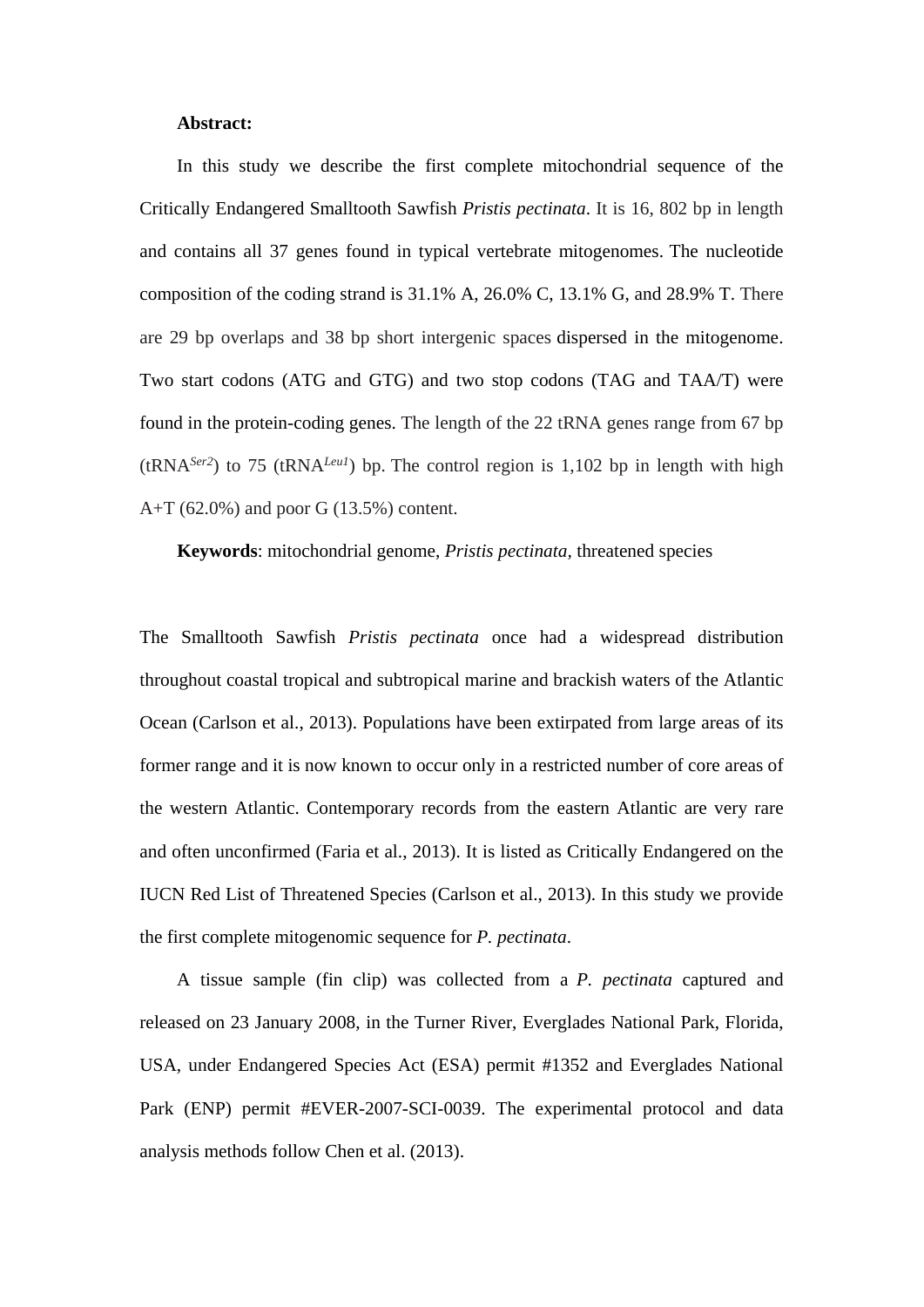The complete nucleotide sequence of the L strand of the *P. pectinata* mitogenome was determined to be 16, 802 bp long (GenBank Accession No. KP400584). It contains all 37 genes found in typical vertebrate mitogenomes: 13 protein-coding genes, two ribosomal RNA (rRNA) genes and 22 transfer RNA (tRNA) genes. The nucleotide composition of the coding strand is 31.1% A, 26.0% C, 13.1% G and 28.9% T. There are 29 bp overlaps located in 7 gene junctions ranging from 1 to 10 bp (*ATP8*-*ATP6*), and 38 bp short intergenic spaces located in 13 gene junctions ranging from 1 to 8 bp (tRNA*Thr*-tRNA*Pro*).

Two start codons (ATG and GTG) and two stop codons (TAG and TAA/T) were found in the protein-coding genes in *P. pectinata*. The lengths of protein-coding genes of *P. pectinata* are almost identical to *P. clavata* (Feutry et al., 2013) except the *ATP6* gene: the *ATP6* gene of *P. pectinata* has 3 bp shorter than that of *P. clavata* by losing one CAA codon before the stop codon. Furthermore, the *ND6* gene used TAG as the stop codon in *P. pectinata* instead the AGG in *P. clavata*; the usage of the other start and stop codons in *P. pectinata* and *P. clavata* are identical.

The 12S and 16S rRNA genes are 965 and 1, 692 bp, respectively. The length of 22 tRNA genes range from 67 bp (tRNA*Ser2*) to 75 bp (tRNA*Leu1*). The nucleotide similarities of tRNA genes between *P. pectinata* and *P. clavata* range from 90%  $(t\text{RNA}^{Asp})$  to 98.65  $(t\text{RNA}^{Lys})$ . The  $t\text{RNA}^{Ser2}$  can not be folded into a typical cloverleaf structure by lacking the dihydrouridine arm. The origin of L-strand replication (OL, 39 bp) was identified between the tRNA*Asn* and tRNA*Cys* genes. It overlaps with tRNA*Cys* by 5 bp and be folded to a hairpin structure (13 bp stem and 13 bp loop). In the control region, the termination-associated sequence (TAS) was found close to the tRNA*Pro* gene and formed a hairpin structure.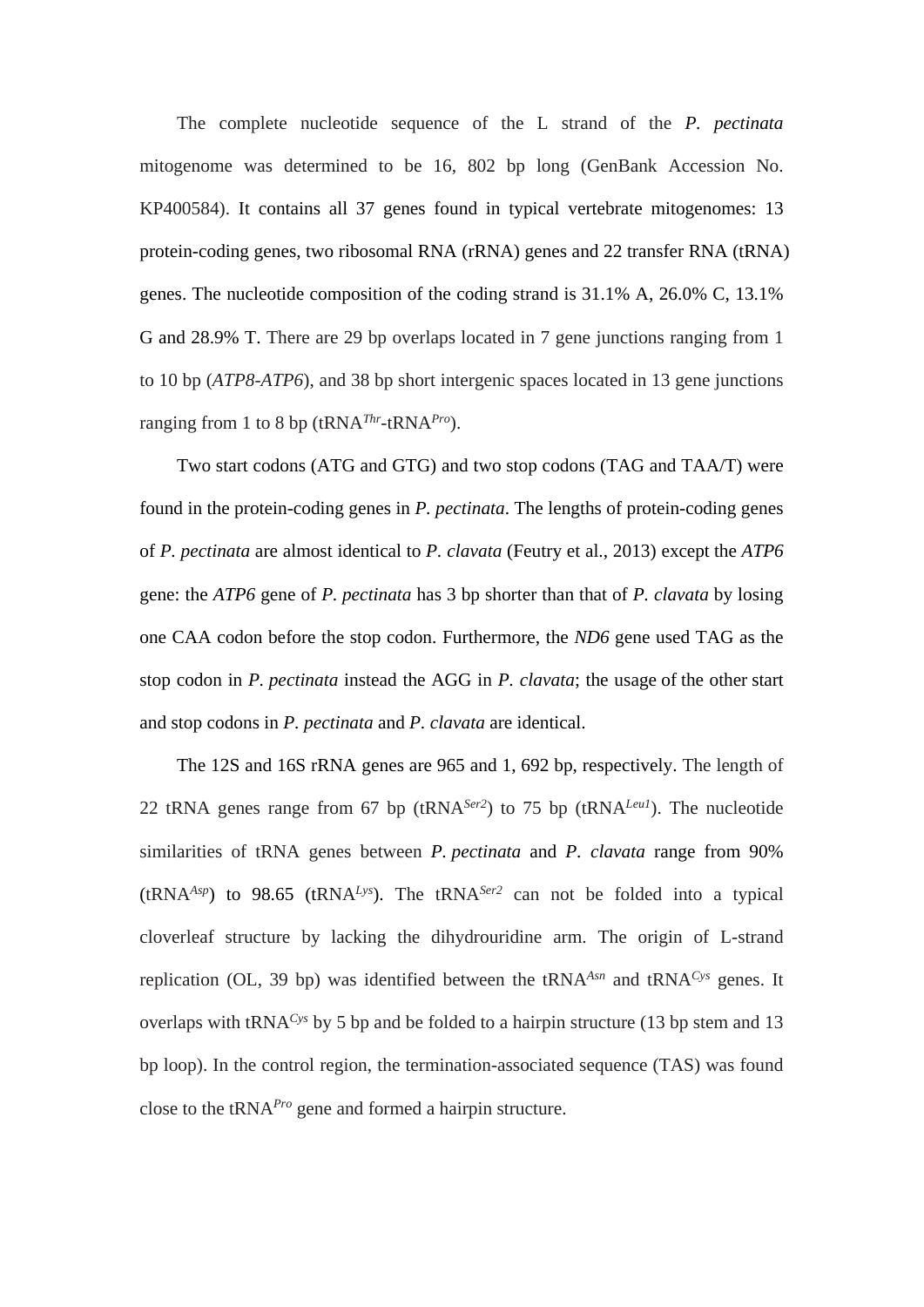#### **Acknowledgements**

The authors thank Kadu Pinheiro for access to the *P. pectinata* photograph.

### **Declaration of interest**

This study was supported by the Marine Biodiversity Hub, a collaborative partnership supported through funding from the Australian Government's National Environmental Research Program (NERP) and by the National Marine Fisheries Service (NMFS) under solicitation# WC133F-07-RP-0152. Researcher PF was partly supported by the North Australia Marine Research Alliance (NAMRA). Researcher PMK was partly supported by the NERP Northern Australia Hub. The authors report no conflicts of interest. The authors alone are responsible for the content and writing of the paper.

#### **References**

Chen X, Ai W, Ye L, Wang X, Lin Yang S. (2013). The complete mitochondrial genome of the grey bamboo shark (*Chiloscyllium griseum*) (Orectolobiformes: Hemiscylliidae): genomic characterization and phylogenetic application. Acta Oceanol Sinica 32:59–65.

Carlson J, Wiley T, Smith K. (2013). *Pristis pectinata*. In: IUCN 2013. IUCN Red List of Threatened Species. Version 2014.3. <<u>www.iucnredlist.org</u>>. Downloaded on 02 December 2014.

Faria VV, McDavitt MT, Charvet P, Wiley TR, Simpfendorfer CA, Naylor GJ. (2013). Species delineation and global population structure of Critically Endangered sawfishes (Pristidae). Zool J Linn Soc 167:136–164.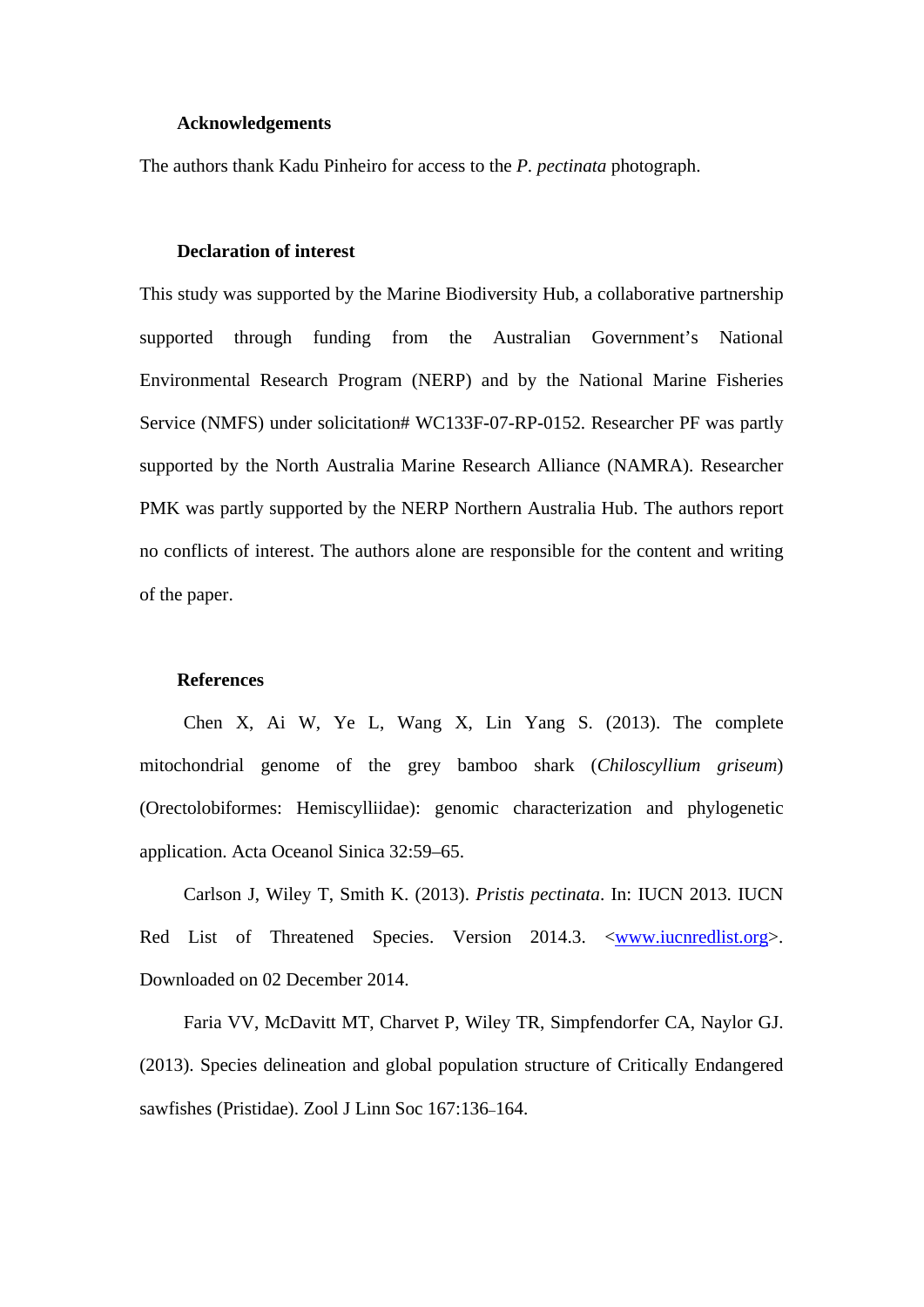Feutry P, Kyne PM, Grewe PM, Chen X, Liu M. (2013). Whole mitogenome of the Endangered dwarf sawfish *Pristis clavata* (Rajiformes: Pristidae). Mitochondr DNA, early online.